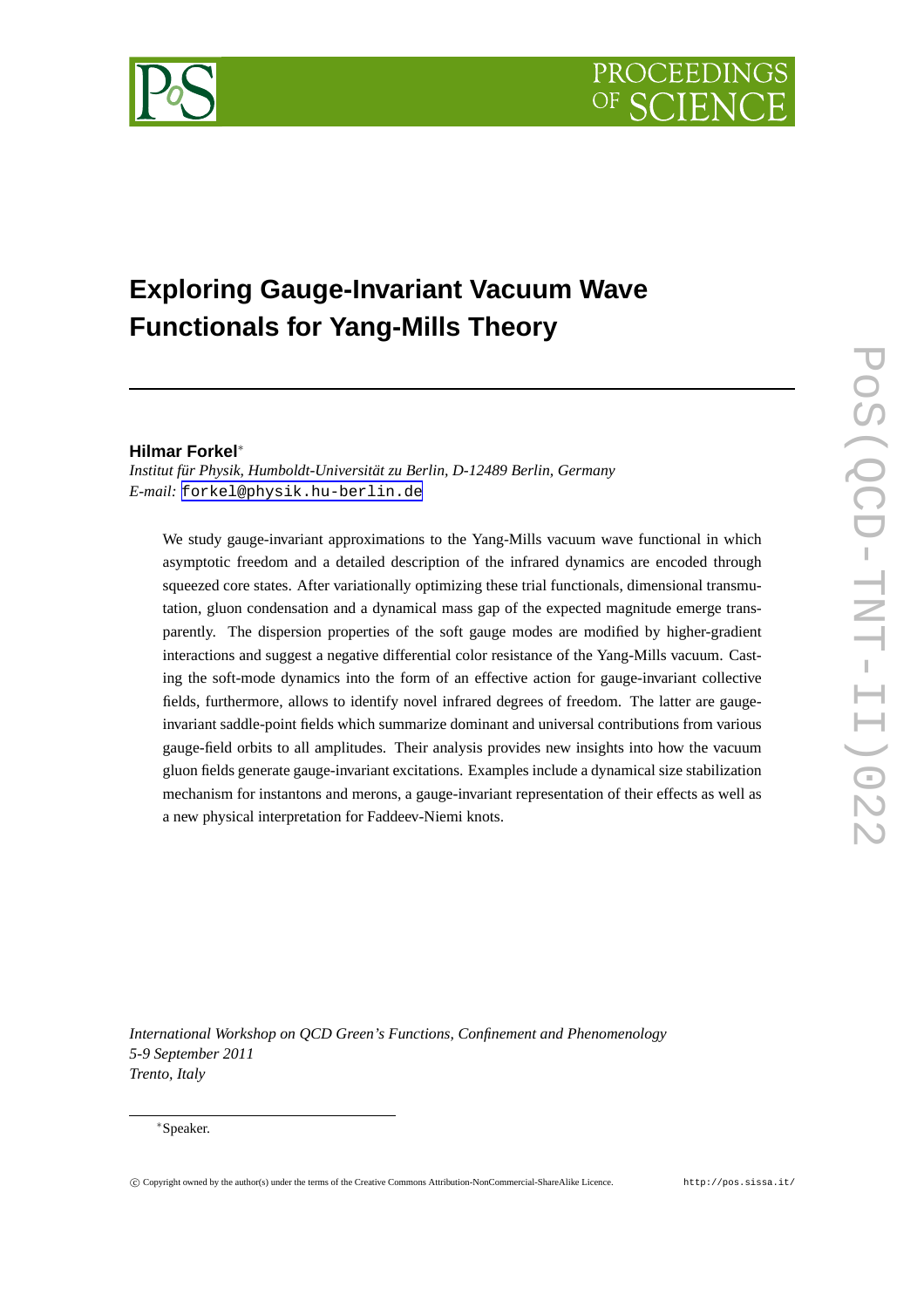# <span id="page-1-0"></span>**1. Introduction**

The Hamiltonian formulation of Yang-Mills (YM) theory in the Schrödinger picture, although not particularly efficient in the perturbative domain, offers considerable benefits when addressing nonperturbative issues. Among its attractive features are the explicit representation of the vacuum state which invokes quantum mechanical intuition [[1](#page-11-0)], the ability to treat genuine real-time problems (including non-equilibrium processes) as well as the transparent description of topological effects [[2](#page-12-0)]. In particular, however, it makes gauge theories accessible to a variational treatment [[1](#page-11-0), [3](#page-12-0)], i.e. to one of the few approximation schemes currently available for strongly coupled quantum field theories.

Variational calculations in Yang-Mills theories are often performed in a fixed gauge, most notably in Coulomb gauge [\[4\]](#page-12-0). In the following we will report on our complementary explorations [[5](#page-12-0)] of a manifestly gauge-invariant formulation of the variational problem [[6](#page-12-0)]. This framework renders fundamental infrared (IR) physics, including dimensional transmutation and the generation of a mass gap, particularly transparent. Moreover, it preserves the full topological structure of the gauge group. The latter is particularly relevant since topological properties are likely robust enough to survive limitations of the restricted trial functional basis which keeps the approach analytically manageable. Another attractive feature of the gauge-invariant formulation is that the infrared dynamics can be re-expressed in terms of gauge-invariant collective fields which subsume contributions from whole gauge-field orbit families. After performing an IR improved variational analysis [\[5\]](#page-12-0), we will make use of this feature to identify gauge-invariant and universal IR degrees of freedom of the gauge dynamics [\[7](#page-12-0)]. More details can be found in Refs. [[5](#page-12-0), [7](#page-12-0)].

#### **2. Gauge-invariant vacuum wave functionals**

Starting from an approximate and hence typically gauge-dependent "core" functional  $\psi_0\left[\vec{A}\right]$ of the static gauge fields (i.e. of half of the canonical variables), we impose gauge invariance by averaging over the gauge group. The result is a trial vacuum wave functional (VWF) of the form

$$
\Psi_0\left[\vec{A}\right] = \sum_{Q \in Z} e^{iQ\theta} \int D\mu \left[U^{(Q)}\right] \Psi_0\left[\vec{A}^{U^{(Q)}}\right] =: \int DU \Psi_0\left[\vec{A}^U\right]
$$
\n(2.1)

where  $d\mu$  is the Haar measure of the SU( $N_c$ ) gauge group, Q the topological (homotopy) charge of the group element  $U^{(Q)}$ , and  $\theta$  the vacuum angle. Since the vacuum wave functional is nodeless [\[1\]](#page-11-0), one may write  $\psi_0\left[\vec{A}\right] = \mathcal{N}^{-1} \exp\left(-\Phi\left[\vec{A}\right]\right)$  and expand the real functional  $\Phi$  into a power series. The constant term is absorbed into  $N$  and the term linear in *A* is generally discarded (coherent gluon vacuum states are known to be unstable [\[8](#page-12-0)]).

The next term is quadratic in *A* and plays several crucial roles. First, it removes the ambiguity in  $\Psi_0$  [[9\]](#page-12-0) due to the invariance of the Haar measure in Eq. (2.1) under group transformations. Furthermore, this term can incorporate asymptotic freedom and thus render the VWF exact in the ultraviolet. Finally, and from the practical perspective most importantly, functionals resulting from a quadratic term can be integrated over *A* analytically. Hence one generally truncates the series for Φ after the quadratic term, which leads to the "squeezed" core functional

$$
\psi_0^{(G)}\left[\vec{A}\right] = \frac{1}{\mathcal{N}_G} \exp\left[-\frac{1}{2} \int d^3x \int d^3y A_i^a(\vec{x}) G_{ij}^{-1ab}(\vec{x} - \vec{y}) A_j^b(\vec{y})\right]
$$
(2.2)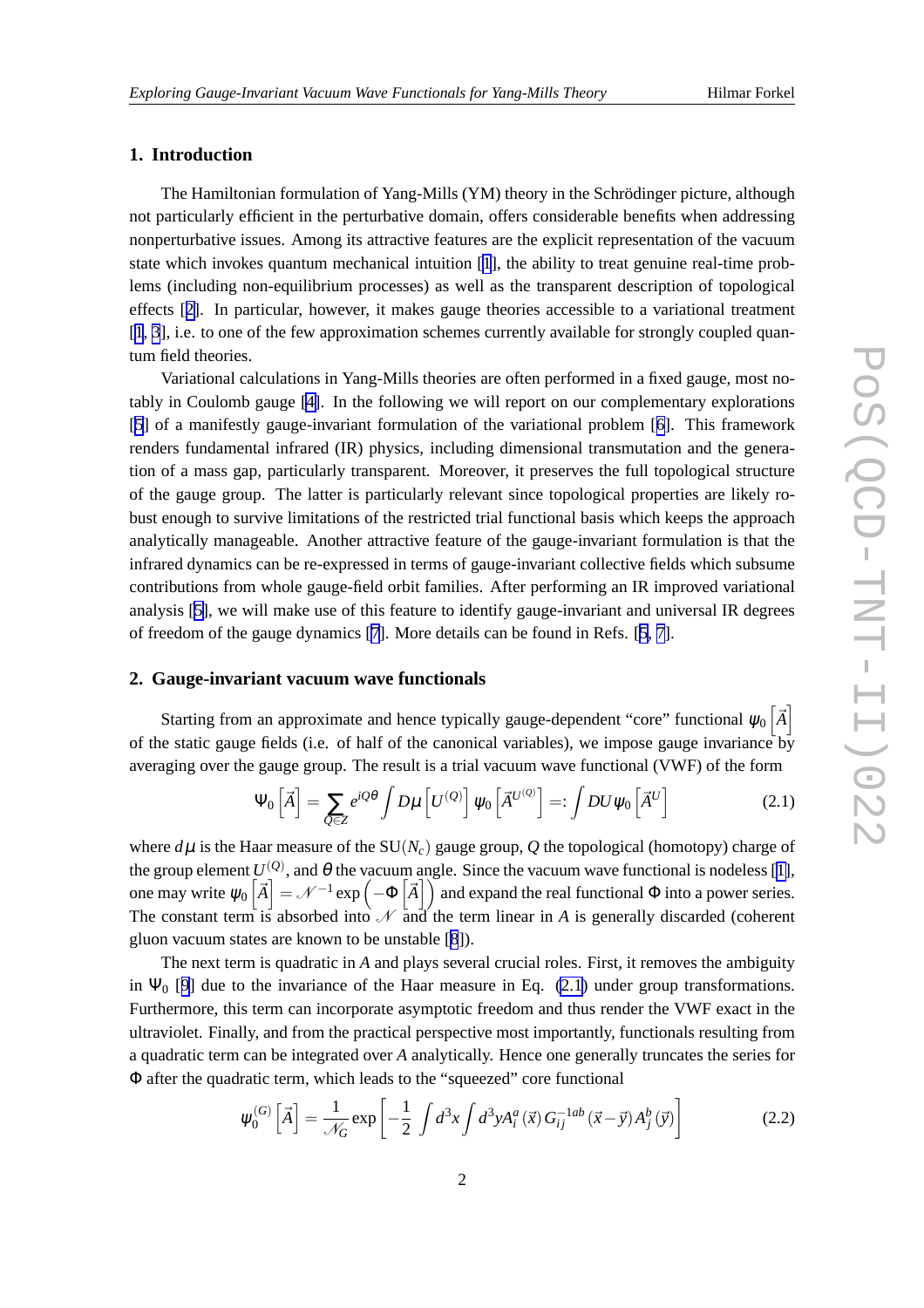<span id="page-2-0"></span>with the normalization factor  $\mathcal{N}_G^{-1} = [\det(G/2)]^{-1/4}$  and a real "covariance"  $G^{-1}$ .

# **2.1 Gluon dispersion: asymptotic freedom and IR generality**

We now have to specify the properties of the function  $G^{-1}$  in the trial functional family ([2.2\)](#page-1-0). Translational invariance was already anticipated in Eq. ([2.2](#page-1-0)). We will further restrict ourselves to a purely transverse covariance with the Fourier transform [\[6\]](#page-12-0)

$$
G_{ij}^{-1,ab}(k) = \delta_{ij}\delta^{ab}G^{-1}(k)
$$
\n(2.3)

(cf. Ref. [[5](#page-12-0)] for a discussion of this choice and Refs. [[10, 11\]](#page-12-0) for the impact of longitudinal contributions). The normalizability of physical wave functionals then demands  $G^{-1}(k) > 0$  and further ensures vacuum stability and a positive energy spectrum. In order to implement the correct UV behavior, we factorize the core functionals ([2.2](#page-1-0)) as  $\psi_0^{(G)}$  $\mathbb{E}_{0}^{(G)}\left[\vec{A}\right]=\mathbb{\psi}_{0}^{(G_{<})}$  $\left[\vec{A}_<\right]\psi_0^{(G_>)}$  $\begin{bmatrix} G_{>} \\ 0 \end{bmatrix}$   $\begin{bmatrix} \vec{A} \\ \vec{A} \end{bmatrix}$  by splitting the  $\vec{k}$  integration domain in their exponentials into soft/hard momentum regions with  $\left|\vec{k}\right| \geq 0$ <br>*W*. The concretion scale *W* will be determined below. Acymptotic freedom requires *C* to engreash  $\mu$ . The separation scale  $\mu$  will be determined below. Asymptotic freedom requires *G* to approach the non-interacting, massless static vector propagator  $G_0 (k) = 1/k$  for  $k \to \infty$ . As long as  $\mu \gg$ ΛYM (where ΛYM is the Yang-Mills scale) perturbative hard-mode corrections remain small, which allows us to approximate

$$
G_{>}^{-1}(k) = G_0^{-1}(k) = k.
$$
\n(2.4)

The unknown IR covariance  $G_{<}^{-1}(k)$ , on the other hand, will be determined variationally. In Ref. [[6](#page-12-0)] the minimal one-parameter trial function  $G^{-1}_{\le K}(k) = \mu$  was adopted. We have implemented a far more comprehensive parametrization [\[7\]](#page-12-0), based on the under reasonable analyticity assumptions general and controlled gradient expansion

$$
G_{<}^{-1}(\vec{x} - \vec{y}) = m_g \left[ 1 + c_1 \frac{\partial_x^2}{\mu^2} + c_2 \left( \frac{\partial_x^2}{\mu^2} \right)^2 + c_3 \left( \frac{\partial_x^2}{\mu^2} \right)^3 + \dots \right] \delta_{<}^3 (\vec{x} - \vec{y}). \tag{2.5}
$$

Eq. (2.5) can be efficiently truncated to maintain an analytically manageable trial basis for the soft-mode physics. Besides  $\mu$ , the variational parameter space now contains the IR gluon mass  $m<sub>g</sub> > 0$  and a few low-momentum constants  $c<sub>i</sub>$  which characterize dispersive gluon properties in the vacuum. The regularized delta function  $\delta^3_<(\vec{x}-\vec{y}) := \int d^3k / (2\pi)^3 \, \theta\left(\mu^2 - \vec{k}^2\right) e^{i\vec{k}(\vec{x}-\vec{y})}$  encodes the slow variation  $\|\partial A_{\leq}\|/\|A_{\leq}\| \leq \mu$  of the soft modes and ensures that the higher-order terms in Eq. (2.5) are parametrically suppressed.

As a consequence of  $G^{-1}(k) > 0$ , the low-momentum constants are subject to the bounds  $c_1 < 1, c_2 > -1$ , etc. (for  $m_g > 0$ ). Requiring continuity of  $G^{-1}(k)$  at the matching point  $k = \mu$ , furthermore, fixes  $m_g$  as a function of the other variational parameters. When truncating to  $c_{i>2} = 0$ , for example, one has

$$
m_g(\mu, c_1) = \frac{\mu}{1 - c_1}.
$$
\n(2.6)

Note that the requirement of a non-negative IR gluon mass restricts the  $c_1$  domain to  $c_1 < 1$ , in agreement with the above bound from  $G^{-1}(k) > 0$ . The VWF ([2.1](#page-1-0)) together with the core functional [\(2.2](#page-1-0)) and the covariance (2.4), (2.5) (possibly with perturbative corrections) appears to be the "richest" gauge-invariant trial functional family whose matrix elements can be calculated analytically by currently available techniques.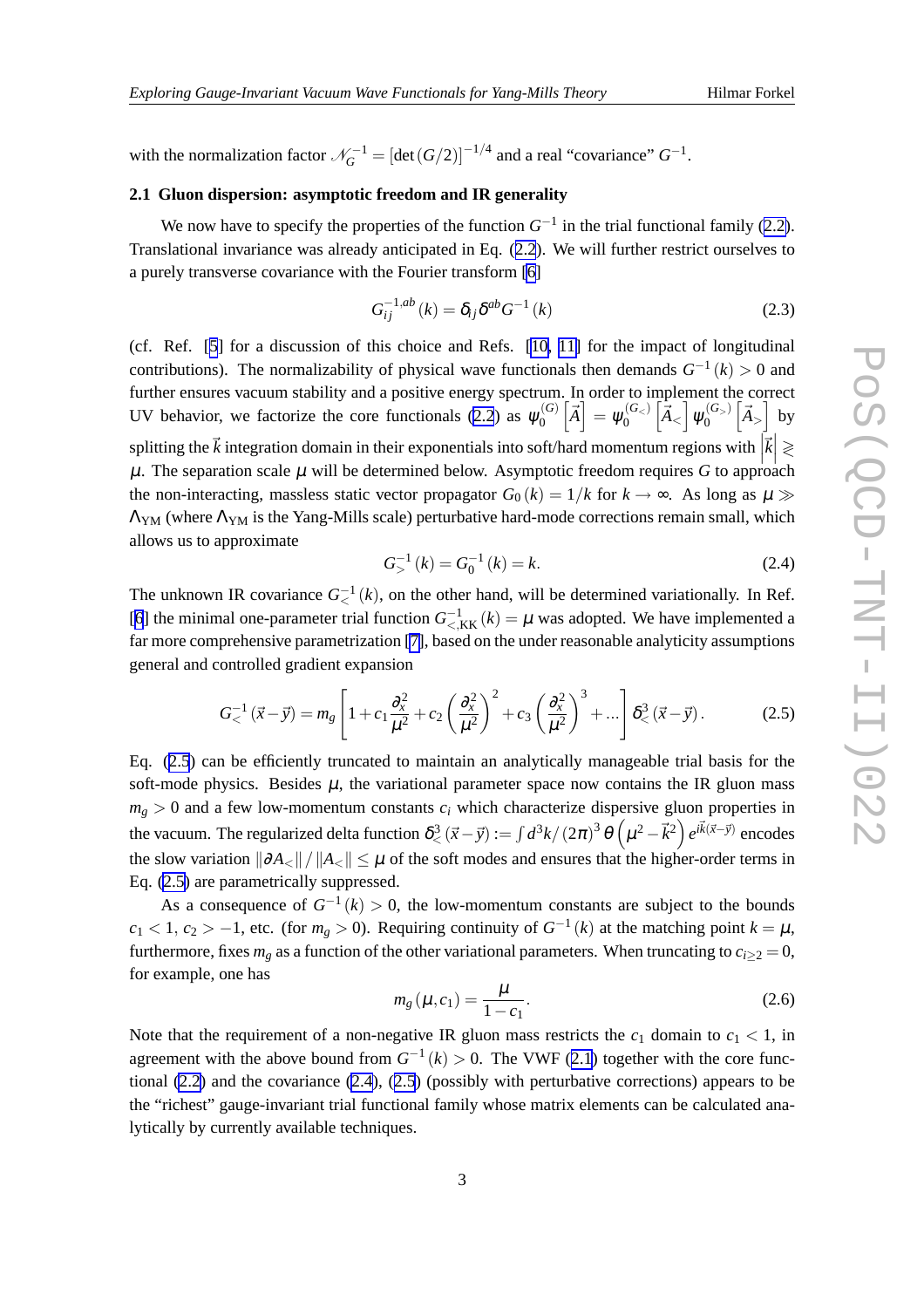## <span id="page-3-0"></span>**3. Variational analysis**

One the basis of the trial functional family ([2.1](#page-1-0)) discussed above, the variational analysis amounts to minimizing the expectation value

$$
\langle \mathcal{H}(A, E) \rangle = \frac{\int D\vec{A}\Psi_0^* \left[\vec{A}\right] \mathcal{H} \left(\vec{A}^a, \vec{E}^a\right) \Psi_0 \left[\vec{A}\right]}{\int D\vec{A}\Psi_0^* \left[\vec{A}\right] \Psi_0 \left[\vec{A}\right]} \tag{3.1}
$$

of the Yang-Mills Hamiltonian density

$$
\mathcal{H} = \frac{1}{2} \left( E_i^a E_i^a + B_i^a B_i^a \right) \tag{3.2}
$$

(in temporal gauge, with  $\vec{E}^a = i\delta/\delta \vec{A}^a$ ) with respect to the parameters appearing in  $G^{-1}$ . After inserting the wave functional ([2.1](#page-1-0)) into Eq. (3.1) and interchanging the order of integration over fields and group elements, the gauge invariance of the  $\vec{A}$  integral allows to factor out a gauge group volume. Eq. (3.1) can thus be rewritten as

$$
\langle \mathcal{H}(A, E) \rangle = \frac{\int DU \int D\vec{A} \psi_0 \left[ \vec{A}^U \right] \mathcal{H} \left( \vec{A}^a, \frac{i\delta}{\delta \vec{A}^a} \right) \psi_0 \left[ \vec{A} \right]}{\int DU \int D\vec{A} \psi_0 \left[ \vec{A}^U \right] \psi_0 \left[ \vec{A} \right]}
$$
(3.3)

(where *DU* is the functional  $SU(N_c)$  measure as defined in Eq. ([2.1](#page-1-0))). After evaluating the functional derivatives contained in  $\mathcal{H}$ , the Gaussian integration over *A* can be performed exactly, resulting in

$$
\langle \mathcal{H} \rangle = \frac{\int DU \langle \langle \langle \mathcal{H} \rangle \rangle \rangle \exp \{-\Gamma_b [U] \}}{\int DU \exp \{-\Gamma_b [U] \}}
$$
(3.4)

where we introduced the notation

$$
\left\langle \left\langle \left\langle \vec{A}...\vec{A}...\vec{E}...\vec{E}\right\rangle \right\rangle \right\rangle \exp\left\{-\Gamma_b[U]\right\} \equiv \int D\vec{A}\psi_0\left[\vec{A}^U\right]\vec{A}...\vec{A}...\frac{i\delta}{\delta\vec{A}}...\frac{i\delta}{\delta\vec{A}}\psi_0\left[\vec{A}\right]
$$
(3.5)

for matrix elements between *U*-rotated and unrotated core VWFs. The above expression defines, in particular, the effective bare action  $\Gamma_b [U] = -\ln \int D\vec{A} \; \psi_0^* \left[ \vec{A}^U \right] \psi_0 \left[ \vec{A} \right]$  which describes dynamical correlations generated by the gauge projection. This action gathers all those gauge-field contributions to the generating functional whose approximate vacua  $\psi_0$  at  $t = \pm \infty$  differ by a relative gauge orientation *U*. Hence the gauge-invariant "variable" *U* represents the contributions from all such gluon field orbits to the vacuum overlap. Explicitly, one finds [\[5\]](#page-12-0)

$$
\Gamma_b[U] = \frac{1}{2g_b^2} \int d^3x \int d^3y L_i^a(\vec{x}) \mathcal{D}^{ab}(\vec{x} - \vec{y}) L_i^b(\vec{y})
$$
\n(3.6)

with  $L_i = U^{\dagger} \partial_i U =: L_i^a \lambda^a / (2i)$  and  $\mathscr{D}^{ab} = \left[ \left( G + G^U \right)^{-1} \right]^{ab} \simeq \frac{1}{2} G^{-1} \delta^{ab} + \dots$  where  $G^U = G^{ab} (\vec{x} - \vec{y})$  $U^{\dagger}(\vec{x})\left(\lambda^a/2\right)U(\vec{x})\otimes U(\vec{y})\left(\lambda^b/2\right)U^{\dagger}(\vec{y}).$ 

After splitting  $U(\vec{x}) = U_{<} (\vec{x}) U_{>} (\vec{x})$  with  $U_{>} (\vec{x}) = \exp(-ig\phi^a(\vec{x}) \lambda^a/2)$  into hard- and softmode contributions and integrating over the hard modes  $\phi^a$  perturbatively [\[6\]](#page-12-0), furthermore, one arrives at

$$
\langle \mathcal{H} \rangle = \frac{\int DU_{<} \int D\phi \, \langle \langle \langle \mathcal{H} \rangle \rangle \rangle \exp \{ -\Gamma_b \left[ \phi, U_{<} \right] \}}{\int DU_{<} \int D\phi \exp \{ -\Gamma_b \left[ \phi, U_{<} \right] \}}.
$$
\n(3.7)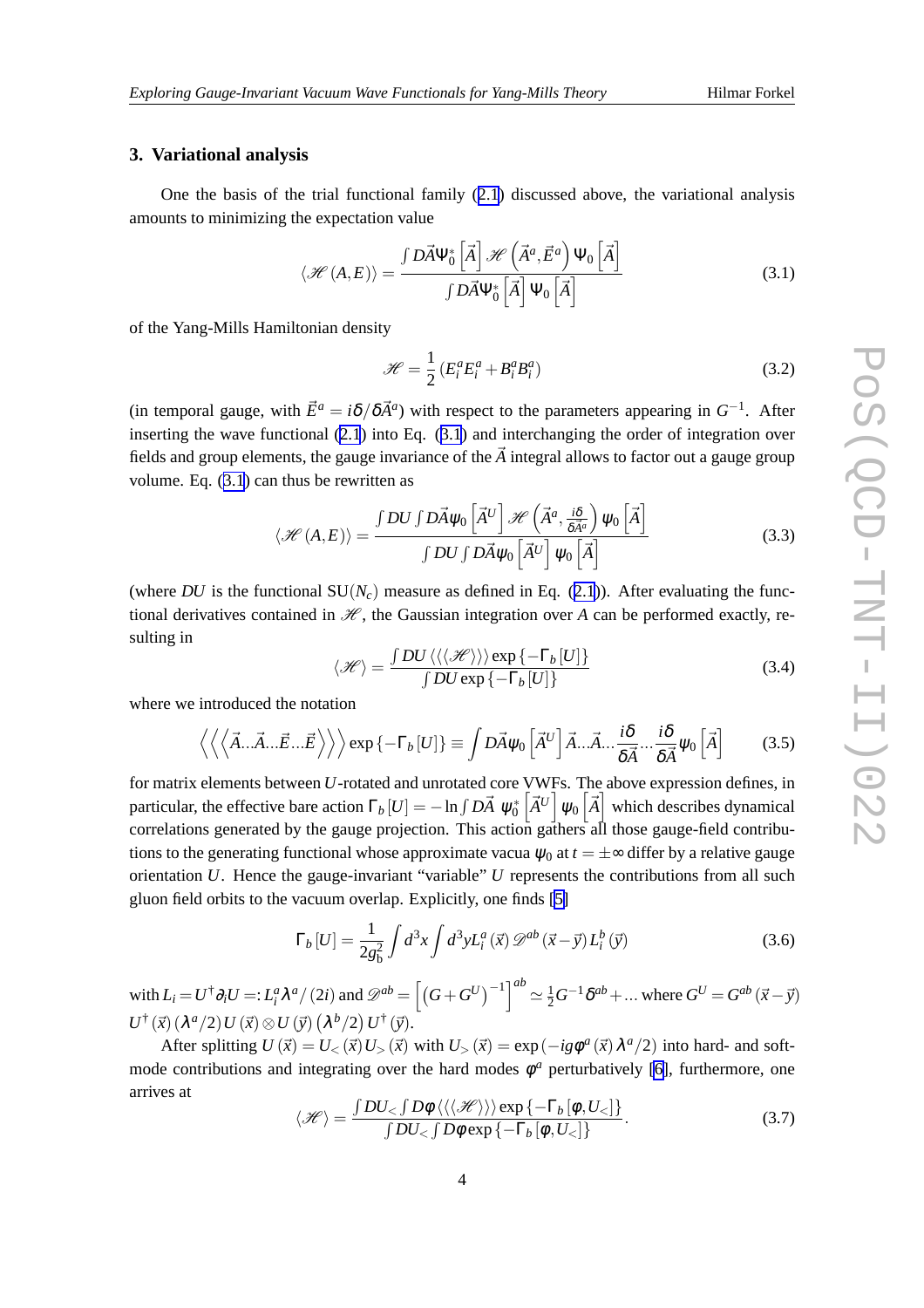<span id="page-4-0"></span>With the additional definition

$$
\langle\langle \mathscr{O}\rangle\rangle \exp\{-\Gamma_{<}[U_{<}]\} := \int D\phi \,\langle\langle\langle \mathscr{O}\rangle\rangle\rangle \exp\{-\Gamma_{b}[\phi,U_{<}]\}\,,\tag{3.8}
$$

which contains the effective soft-mode action

$$
\Gamma_{<}[U_{<}]:=-\ln\int D\phi\exp\{-\Gamma_b[\phi,U_{<}]\}\tag{3.9}
$$

(i.e. the RG evolved bare action  $(3.6)$  $(3.6)$ ), we can finally rewrite the matrix element  $(3.1)$  solely in terms of the *U*<sup>&</sup>lt; field dynamics, i.e.

$$
\langle \mathcal{H} \rangle = \frac{\int DU_{< \langle \langle \mathcal{H} \rangle \rangle \exp \{-\Gamma_{< [U_{<}]\}}}{\int DU_{<} \exp \{-\Gamma_{< [U_{<}]\}}}. \tag{3.10}
$$

Since the "reduced" (i.e., fixed  $U<sub>z</sub>$ ) matrix element  $\langle\langle\mathcal{H}\rangle\rangle$  is a nonlocal functional of the soft modes  $U_{\leq}$ , the evaluation of Eq. (3.10) amounts to calculating (equal-time) soft-mode correlation functions [\[5\]](#page-12-0).

## **3.1 Vacuum phases**

In integrals over the  $U<sub>lt</sub>$  fields (such as those in Eq. (3.10)) the unitarity constraint  $U<sub>lt</sub><sup>\dagger</sup>U<sub>lt</sub> = 1$ can be resolved by inserting a delta functional which is then written as an additional integral over a hermitean auxilary field Σ. In Eq. (3.10) the integration over the then unconstrained *U*<sup>&</sup>lt; becomes Gaussian and can be done analytically. In the mean-field approximation, the expression for  $\langle\langle \mathcal{H} \rangle\rangle$ is then evaluated at the saddle point  $\bar{\Sigma} = : (\mu \bar{\xi})^2$  of the  $\Sigma$  integral, i.e. at the minimal-action solution of the gap equation

$$
\left\langle U_{\leq AB}^{\dagger}(\vec{x}) U_{\leq BC}(\vec{x}) \right\rangle = \delta_{AC}
$$
\n(3.11)

which reintroduces unitarity in the mean. After adopting the one-loop Yang-Mills coupling  $\gamma(\mu)$  =  $g_{\text{YM}}^2(\mu) N_c/\pi^{2N_c=3}_{\text{m}} 24/(11 \ln \mu/\Lambda_{\text{YM}})$ , the solutions  $\bar{\xi}$  of Eq. (3.11) depend on two variational parameters, the RG scale  $\mu \ge 0$  and  $c_1 < 1$ . The critical line  $\mu_c(c_1)$ , i.e. the parameter subspace where the (dis-)order parameter  $\bar{\xi}$  ( $\mu_c$  ( $c_1$ ),  $c_1$ ) vanishes and the phase transition takes place, can be found analytically as the combination of the two curves

$$
\frac{\mu_{c,1,2}(c_1)}{\Lambda_{\text{YM}}} = \exp\left[\frac{48}{11} \frac{(1-c_1)[1-\tilde{\imath}(c_1)][1+(1-c_1)\tilde{\imath}(c_1)]}{(1-c_1)\tilde{\imath}(c_1)\pm\sqrt{5\tilde{\imath}^2(c_1)(1-c_1)^2-4(1-c_1)[1-c_1\tilde{\imath}(c_1)]}}\right] \tag{3.12}
$$

 $(\tilde{\iota}(c_1) := \operatorname{arctanh}\sqrt{c_1}/\sqrt{c_1}$ . We plot this closed phase boundary in Fig. [1.](#page-5-0) It limits the parameter ranges to  $0.5 \lesssim \frac{\mu_c}{\Lambda_{YM}} \lesssim 8.86$  and  $-0.48 \lesssim c_1 < 1$  and thus prevents the minimal-energy solution  $\bar{\xi}^*$  from attaining unacceptably large values of  $\mu$  and  $|c_1|$ . Nonzero solutions of the gap equation exist only when the gauge coupling exceeds a critical value, i.e. for  $g^2(\mu) > g_c^2(c_1)$ , as expected on physical grounds. The (dis-)order parameter goes to zero continuously, furthermore, i.e. the disorder-order transition is of second order (which may be an artefact of the mean-field approximation [\[5](#page-12-0)]).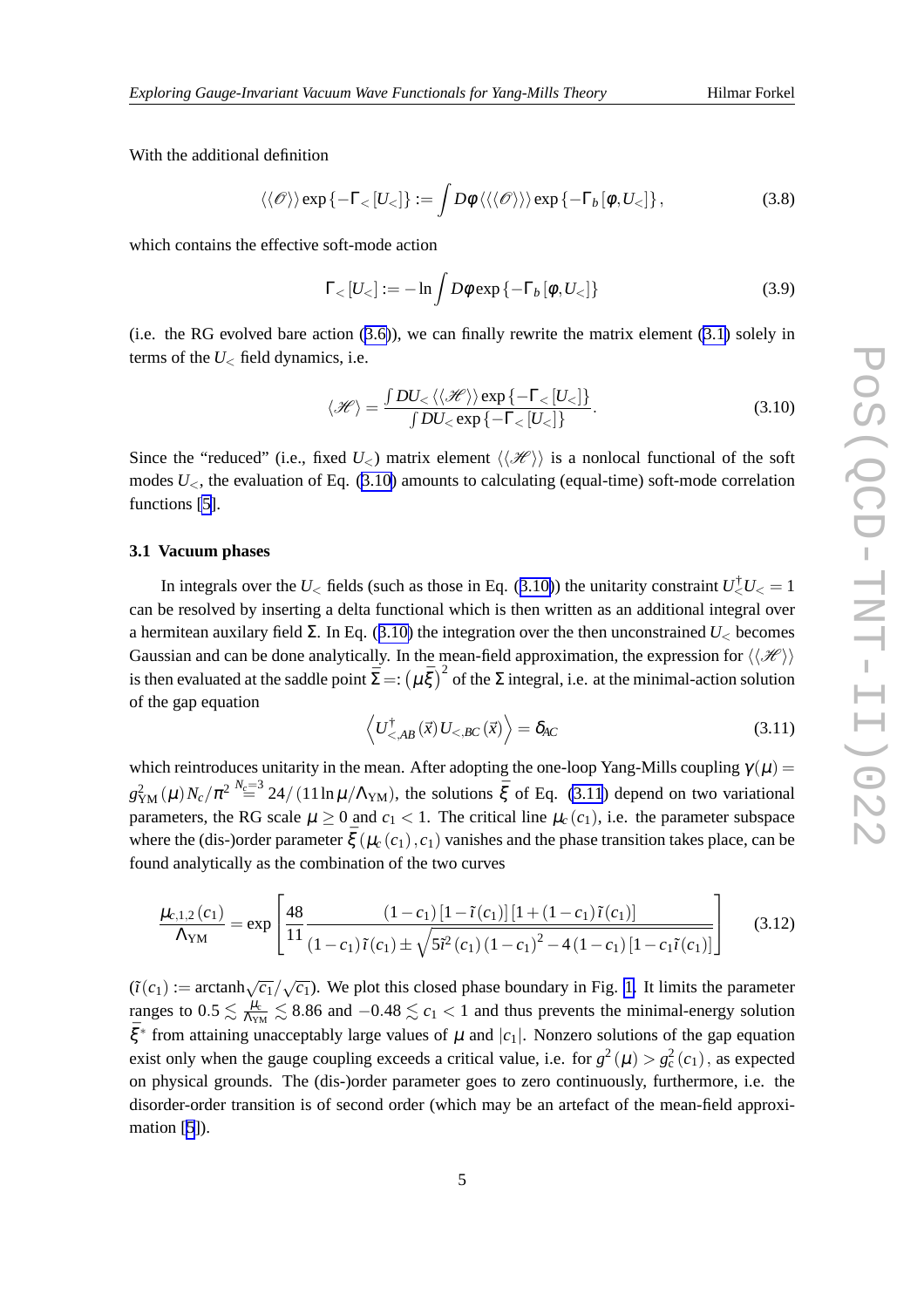<span id="page-5-0"></span>

**Figure 1:** The vacuum phase diagram. Inside the plotted phase boundary  $\mu_c(c_1)/\Lambda_{YM}$  the theory is in its strongly-coupled disordered phase. (The underlying approximations are reliable for  $\mu \gtrsim 4\Lambda_{YM}$  and  $c_1 \in$  $\{-0.5, 0.5\}$ ).

# **3.2 Vacuum energy density**

Working with the Poincaré-invariant trial states [\(2.1](#page-1-0)) and taking only one-loop corrections from the hard modes into acccount, it is sufficient to regularize Eq. [\(3.1\)](#page-3-0) by a momentum cutoff  $Λ_{UV}$  [[6](#page-12-0)]. Separating the complete vacuum energy density  $\varepsilon = E/V = \langle \mathcal{H}_{YM} \rangle$  into hard and soft contributions,

$$
\varepsilon(\mu, c_1, \zeta; \bar{\xi}) = \langle \mathcal{H}_{\text{YM}} \rangle = \varepsilon_{>}(\mu) + \varepsilon_{<}(\mu, c_1, \zeta; \bar{\xi}), \qquad (3.13)
$$

 $(\zeta \equiv m_g/\mu)$  the cutoff dependence resides solely in

$$
\varepsilon_{>}(\mu) = \frac{N_c^2 - 1}{8\pi^2} \left( \Lambda_{\text{UV}}^4 - \mu^4 \right). \tag{3.14}
$$

As expected, this is the (regularized) zero-point energy density of two transverse, *massless* vector modes in the adjoint representation of  $SU(N_c)$  with energy  $\omega(k) = k$ . Simple normal-ordering thus subtracts the  $\Lambda_{UV}$  dependent term. For  $c_{i\geq 2} = 0$  one then finds the total energy density  $\bar{\varepsilon}(\mu, c_1) :=$  $\varepsilon (\mu, c_1, \zeta_{ct}(c_1); \bar{\xi} (\mu, c_1))$  in the disordered phase as

$$
\bar{\varepsilon}(\mu, c_1) = -\frac{N_c^2}{4\pi^2} \mu^4 \left[ \frac{4c_1^3 + 10c_1^2 - 50c_1 + 30}{30c_1^2 (1 - c_1)} - \frac{1 - c_1}{c_1^2} \frac{\arctanh\sqrt{c_1}}{\sqrt{c_1}} + \frac{\tilde{r}_2 - 2c_1\tilde{r}_3 + c_1^2\tilde{r}_4 + 2\gamma c_1 (1 - c_1)\tilde{r}_2 (\tilde{j}_3 - 2c_1\tilde{j}_4 + c_1^2\tilde{j}_5)}{1 - c_1} \right]
$$
(3.15)

where the integrals  $\tilde{i}_n(\xi, c_1)$ ,  $\tilde{j}_n(\xi, c_1)$  are defined in Ref. [[5](#page-12-0)] and evaluated at  $\bar{\xi}(\mu, c_1)$ . This energy density is plotted in Fig. [2](#page-6-0).

In the ordered phase, i.e. for  $\mu \ggg \Lambda_{\text{YM}}$  where  $g^2(\mu) \ll 1$ , the energy density can be calculated perturbatively (in  $g^2$ ). Since fluctuations  $\varphi^a_<$  around  $U_< \sim 1$  are small in this phase, one may approximate  $U_<=\exp(ig\phi_<^a\lambda^a)=1+ig\phi_<^a\lambda^a+O\left(g^2\right)$  . After adding the hard-mode contribution (3.14) and discarding the zero-point contribution, this results in

$$
\varepsilon(\mu, c_1) = \frac{N_c^2 - 1}{4\pi^2} \mu^4 \frac{1 - c_1}{c_1^2} \left[ -\frac{c_1^3 + 15c_1^2 - 50c_1 + 30}{30(1 - c_1)^2} + \frac{\arctanh\sqrt{c_1}}{\sqrt{c_1}} \right].
$$
 (3.16)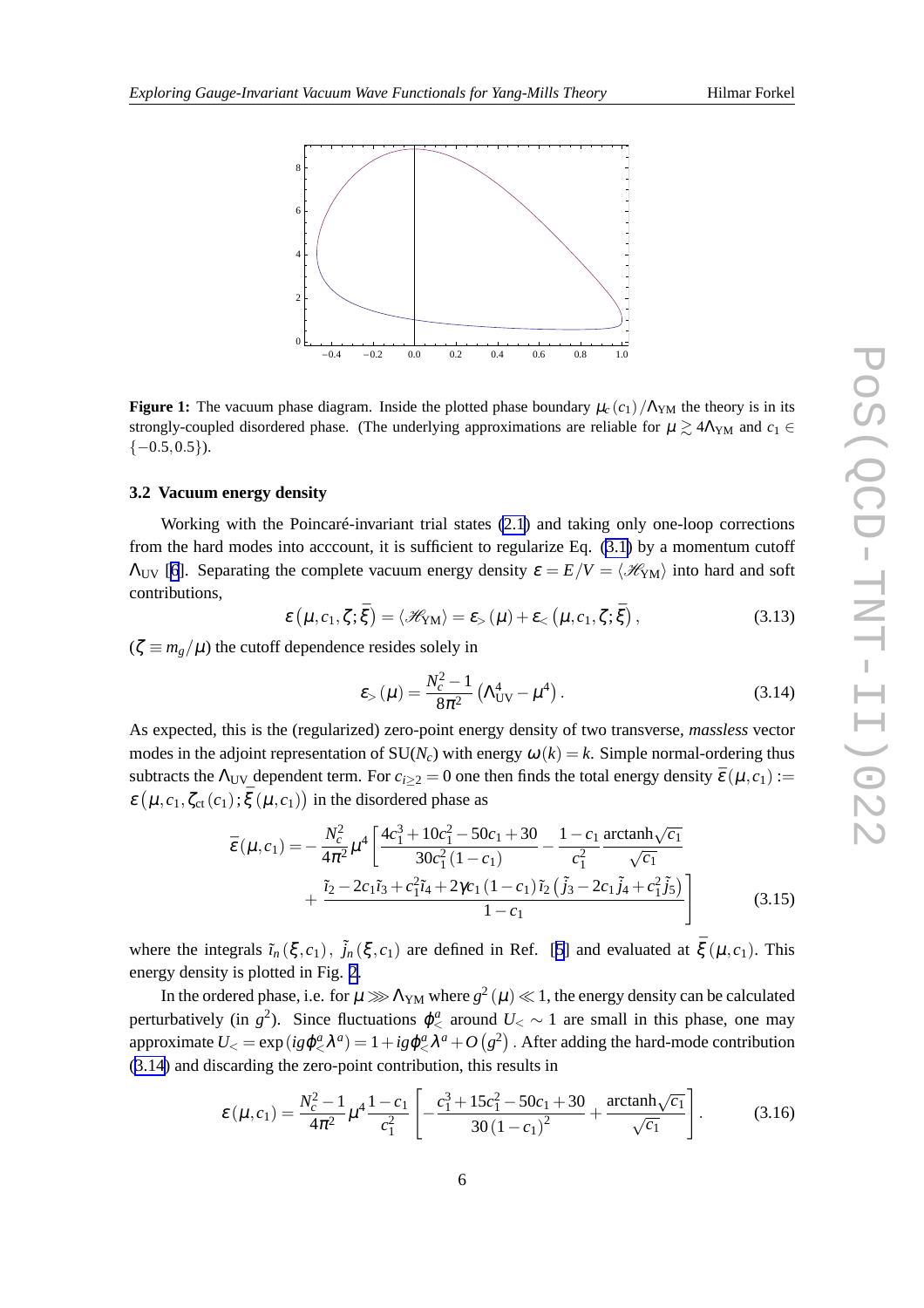<span id="page-6-0"></span>

**Figure 2:** The energy density  $\bar{\varepsilon}(\mu, c_1)$  of the vacuum field solution  $\bar{\xi}(\mu, c_1)$  in the disordered phase. (The plot shows the parameter ranges  $\mu \in \{4,9\} \Lambda_{YM}$  and  $c_1 \in \{-0.5,0.8\}$ .) Note the minimum of the energy surface at  $c_1 \simeq 0.15$ .

It is reasonable to expect that this perturbative result remains qualitatively reliable down to the phase transition at  $\mu_c$  [[6](#page-12-0)]. The singularity of the energy density at  $c_1 \rightarrow 1$  encodes the vacuum instability for  $c_1 \geq 1$  and thus automatically ensures that the wave functional remains normalizable during the variational analysis.

The most important lesson of the above analysis is that  $\varepsilon(\mu, c_1)$  *increases* monotonically with  $\mu$  and  $c_1$  (for  $-2 < c_1 < 1$ ) in the ordered phase while the energy density [\(3.15](#page-5-0)) in the stronglycoupled disordered phase monotonically *decreases* with  $\mu$  and  $c_1$ , up to the phase transition. This indicates that the vacuum energy density becomes minimal at the phase boundary in the disordered phase, i.e. at  $\bar{\xi} = 0_+$  (where the number of massless particles becomes maximal [\[5\]](#page-12-0)). The precise minimum,  $\bar{\varepsilon}(\mu^*, c_1^*) \simeq -210.59 \Lambda_{YM}^4$ , is reached at  $c_1^* \simeq 0.15$  with  $\mu^* = \mu_c(c_1^*) = 8.61 \Lambda_{YM}$ . These values justify the perturbative treatment of the hard modes and of the 4*U* contributions. The  $c_1$  corrections reduce the vacuum energy density by about 11% and provide a rather substantial improvement of the wave functional.

#### **3.3 Gluon condensate and quasigluon kinetic mass**

At the physical parameter values, i.e. at the border of the disordered phase where the energy is minimal, the gluon condensate becomes

$$
\langle F^2 \rangle = -\frac{N_c^2 - 1}{\pi^2} \mu^4 \left[ \frac{7c_1^3 - 20\gamma^* c_1^3 + 15c_1^2 + 20\gamma^* c_1^2 - 50c_1 + 30}{30c_1^2 (1 - c_1)} - \left( \frac{1 - c_1}{c_1^2} + \frac{2\gamma^*}{3} \right) \frac{\arctanh\sqrt{c_1}}{\sqrt{c_1}} \right]
$$
(3.17)

 $(\gamma^* = g^2(\mu^*)N_c/\pi^2 \simeq 1.012)$ . Numerically, this implies

$$
\left\langle \frac{\alpha}{\pi} F^2 \right\rangle = 20.87 \Lambda_{\text{YM}}^4 \simeq 0.011 \text{ GeV}^4 \tag{3.18}
$$

(for  $\Lambda_{YM} \simeq 0.15$  GeV), i.e. an about 25% larger value than in the uncorrected  $c_1 = 0$  case. The result (3.18) lies comfortably within the standard range  $\left<(\alpha/\pi)F^2\right>=0.0080-0.024$  GeV<sup>4</sup> obtained from QCD sum rules [[12](#page-12-0)].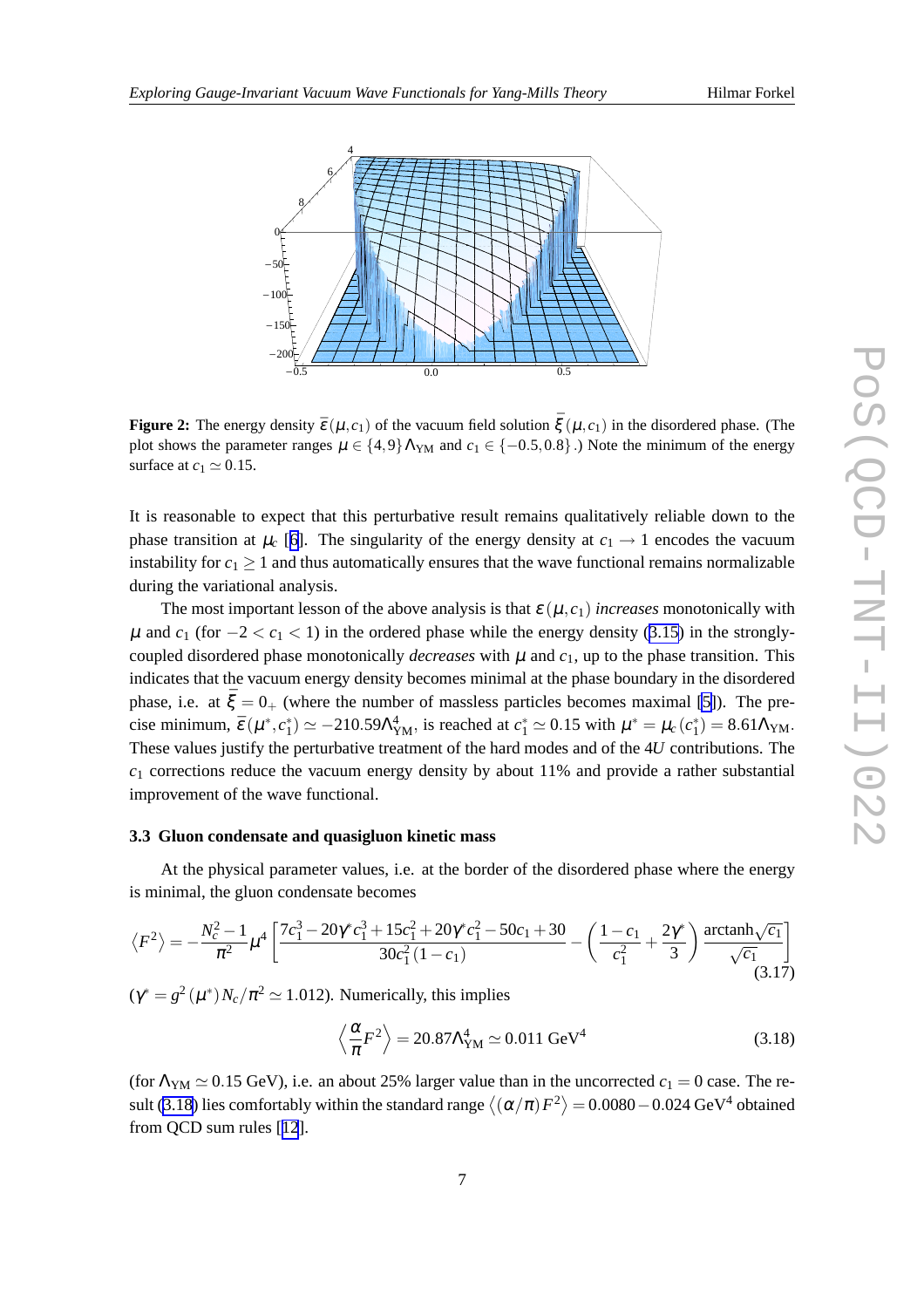<span id="page-7-0"></span>Our finite and positive result for  $c_1$  has further interesting consequences since it reshapes the composition and dispersion of the vacuum field population. Indeed, the attractive IR interactions generated by  $c_1 > 0$  deplete the density of ultralong-wavelength  $k \to 0$  modes and populate the  $k \sim \mu$  modes more strongly. This is consistent with the expected average wavelength  $\lambda \sim \Lambda_{YM}^{-1}$  of the vacuum fields. Since  $G^{-1}(k)$  describes the dispersion relation  $\omega(k)$  of "quasigluon" modes in the vacuum, furthermore, one may relate  $c_1$  to the modulus of the dimensionless quasigluon group velocity  $\vec{v} \left( \vec{k} \right) = \partial G_{<}^{-1} \left( \vec{k} \right) / \partial \vec{k}$  at  $k = \mu$  [[5](#page-12-0)],

$$
|c_1| = \frac{v(\mu)}{v(\mu) + 2}.
$$
 (3.19)

For  $0 > c_1 > 1$  (as in our case), furthermore, the "effective *kinetic* gluon mass"  $\overline{m}_g$ , which relates velocity and momentum as  $\vec{k} = \overline{m}_g \vec{v}$ , is negative. Hence  $\vec{v}$  is opposite to the momentum, causing the "quasigluons" in the vacuum to decelerate when an external force is applied. (Such dispersions are encountered in several condensed-matter systems and are in stark contrast to the behavior of free gluons.) Hence quasigluons (with their small scattering amplitudes) may show a negative differential color resistance.

### **4. Infrared degrees of freedom**

Our above representation of the vacuum dynamics in terms of the *gauge-invariant* low-energy fields *U*<sup>&</sup>lt; provides the opportunity to search for specific *U*<sup>&</sup>lt; which may play a particularly important or even dominant role in the generating functional (and hence universally in all low-energy amplitudes) [[13\]](#page-12-0). If such fields exist, they can be regarded as universal infrared degrees of freedom (IRdofs). In contrast to other proposed IRdof candidates (e.g. classical gauge-field solutions like instantons [\[14](#page-12-0)], or monopole and vortex configurations), the IRdofs expressed in terms of  $U_{\leq}$  are gauge invariant and contain crucial quantum effects (e.g. those which stabilize the instanton size, see below). From a practical perspective, these IRdofs will be useful as well since many technical problems encountered when dealing with gauge-dependent fields are avoided from the outset. Below we will show that large classes of such IRdofs indeed exist and review how their stability and topology emerges. We then construct important IRdof classes explicitly and discuss their properties and physical interpretation.

### **4.1 Gauge-invariant saddle point expansion**

We start from the vacuum overlap matrix element, i.e. the functional integral

$$
Z = \int DU_{<} \exp\left(-\Gamma[U_{<}]\right) \tag{4.1}
$$

over the soft modes, with the action  $\Gamma$  given by Eq. [\(3.9](#page-4-0)). (Sources can be included when needed.) A steepest descent approximation for *Z* can be set up by expanding *U*<sup>&</sup>lt; around the saddle point fields  $\bar{U}_i(\vec{x})$ , i.e. the local minima of the soft-mode action [\(3.9\)](#page-4-0) which solve

$$
\left. \frac{\delta \Gamma[U_{<}] }{\delta U_{<} (\vec{x})} \right|_{U_{<} = \bar{U}_i^{(Q)}} = 0. \tag{4.2}
$$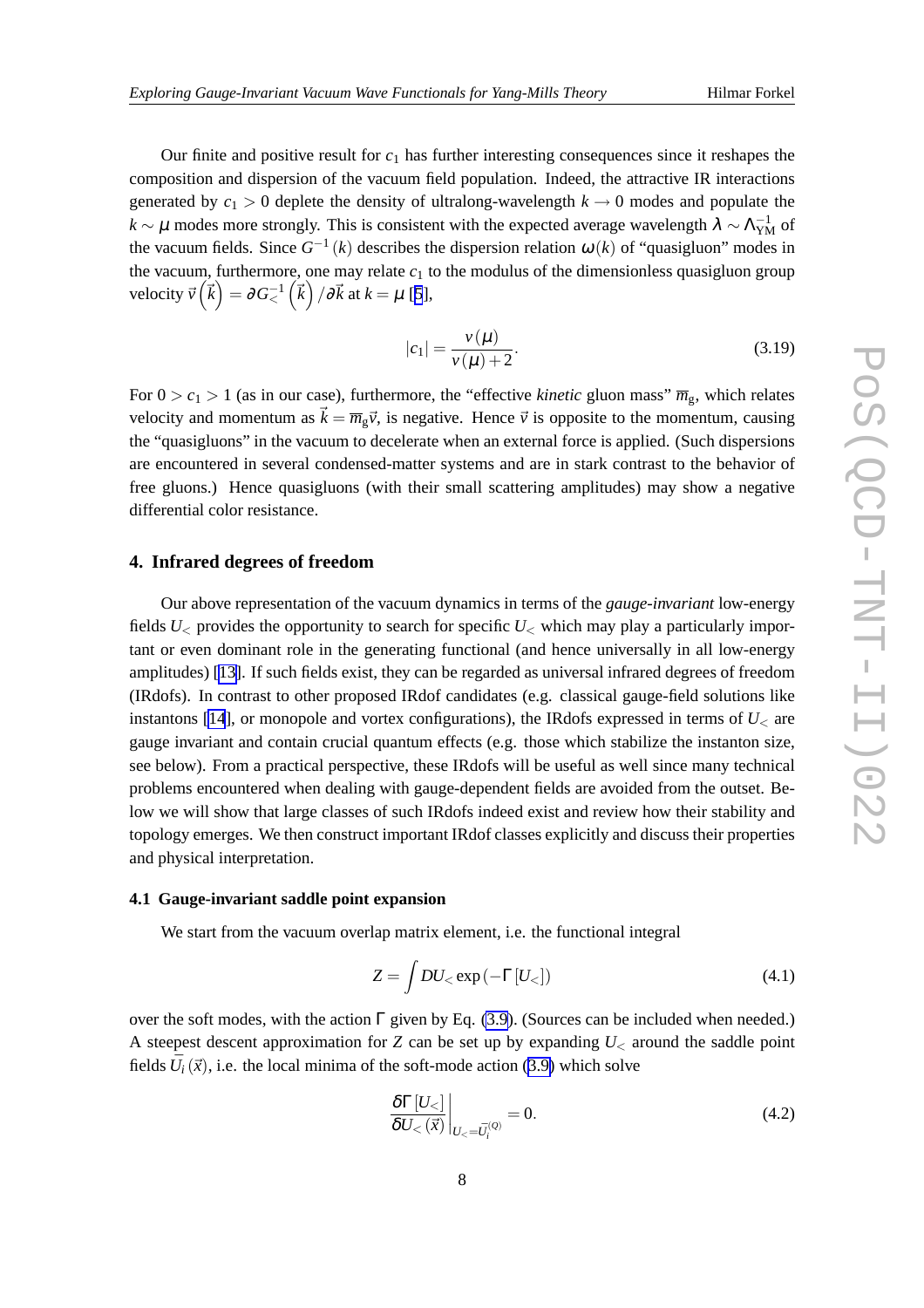(Different topological charges (see below) are summarily denoted by *Q* since the action is varied in each topological sector separately.) To leading order, the saddle point expansion for *Z* is then a weighted sum (or integral – the symbolic label *i* becomes continuous when the saddle points form continuous families) over the contributions from all relevant solutions  $\bar{U}_i^{(Q)}$  $i^{(Q)}$ ,

$$
Z \simeq \sum_{Q \in Z, i} F_i \left[ \bar{U}_i^{(Q)} \right] \exp \left( -\Gamma \left[ \bar{U}_i^{(Q)} \right] \right), \tag{4.3}
$$

where nontrivial pre-exponential factors  $F_i$  are typically generated by zero-mode contributions.

For the general analysis and explicit solution of Eq. [\(4.2\)](#page-7-0) we adopt the parametrization  $U<sub>lt</sub>(\vec{x}) = \exp[\phi(\vec{x})\hat{n}^a(\vec{x})\lambda^a/(2i)]$  of the SU(*N<sub>c</sub>*) elements and work directly with the  $N_c^2 - 1$  independent degrees of freedom of  $U<sub><</sub>$ , i.e. the unit vector field  $\hat{n}^a$  and the spin-0 field  $\phi$ . For simplicity, we will also specialize to  $N_c = 2$  and use the first two terms in the expansion [\(2.5\)](#page-2-0) of the inverse finite-mass gluon propagator  $G^{-1}(k) = \sqrt{k^2 + \mu^2}$  as a template for the covariance [\[7\]](#page-12-0). The soft-mode Lagrangian can can then be written as a sum of two- and four-derivative terms,

$$
\mathscr{L}\left(U_{<} \right) = \mathscr{L}_{2d}\left(\phi, \hat{n}\right) + \mathscr{L}_{4d}\left(\phi, \hat{n}\right). \tag{4.4}
$$

(For the explicit expressions see Ref. [\[7\]](#page-12-0).) The saddle point equation ([4.2](#page-7-0)), when specialized to variations with respect to  $\phi$  and  $\hat{n}^a$ , becomes a system of four nonlinear partial differential equations. Its localized solutions can be shown to be stable under scale transformations, due to the virial theorem  $\Gamma_{2d}(1) = \Gamma_{4d}(1)$  [\[7\]](#page-12-0). (Clearly the four-derivative term  $\Gamma_{4d}$  is crucial here – truncation of the gradient expansion [\(2.5\)](#page-2-0) to two powers of  $\partial U_ is therefore the minimal approximation$ which supports stable saddle points.) The origin of this stability can be traced to the mass scale  $\mu$ emerging from the out-integrated short-wavelength quantum fluctuations.

An already mentioned, crucial benefit of the gauge-projected wave functionals [\(2.1\)](#page-1-0) is that they fully implement the nontrivial topology of the gauge group and fields. The  $U_{\leq}$  fields thereby inherit three integer topological quantum numbers [[7](#page-12-0)]: a winding number  $Q[U_{<}]$  (characterizing the homotopy group  $\pi_3\,(S^3)=Z$ ), a monopole-type degree  $q_m[\hat n]$  based on  $\pi_2\,(S^2)=Z$  and finally a linking number  $q_H[\hat{n}]$  in the Hopf bundle  $\pi_3\left(S^2\right)=Z$  which classifies knot solutions. This topology entails two lower action bounds [\[7\]](#page-12-0) of Bogomol'nyi type,

$$
\Gamma[U_{<}] \ge \frac{12\pi^2}{g^2(\mu)} |Q[U_{<}]|, \quad \Gamma[\phi_k = (2k+1)\pi, \hat{n}] \ge \frac{2^{9/2}3^{3/8}\pi^2}{g^2(\mu)} |q_H[\hat{n}]|^{3/4}, \quad (4.5)
$$

which ensure that contributions to soft amplitudes from saddle points in high charge sectors can generally be neglected. This allows for practicable truncations of the saddle-point expansion. (Saturation of the first bound requires the fields to solve the Bogomol'nyi-type equation  $\partial_i L_i$  =  $\mp \mu \varepsilon_{ijk} L_k$ , incidentally, which can be considered as the analog of the self-(anti)-duality equation in Yang-Mills theory.)

# **4.2 Important examples of gauge-invariant infrared degrees of freedom**

In general, the saddle-point solutions have to be found numerically. Among the exceptions are the translationally invariant vacuum solutions  $U_c = const.$  (which are the absolute action minima  $\Gamma[U_c] = 0$ ) and several nontrivial solution classes which can be found analytically. In addition,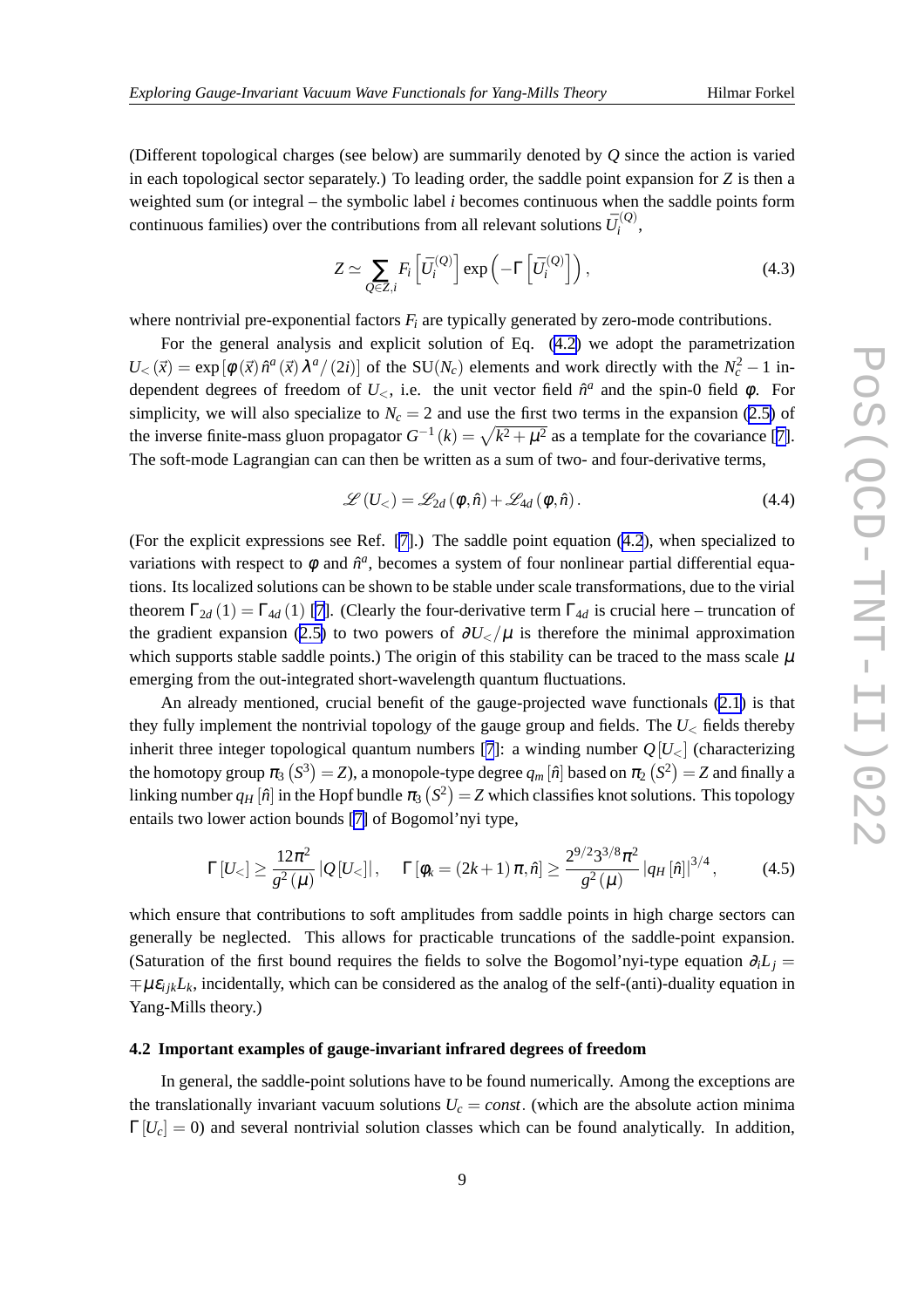important and sufficiently symmetric solutions classes can often be obtained by solving substantially simplified field equations [[7\]](#page-12-0). (The typically smaller action values of solutions with higher symmetry generate a stronger impact on the matrix elements, furthermore.)

As an example for nontrivial analytical solutions, we consider  $U<sub>lt</sub>$  fields with constant  $\hat{n}^a$  for which the saddle point equation becomes linear:  $\partial^2 (\partial^2 \phi - 2\mu^2 \phi) = 0$ . The general solution does not carry any topological charge and was found in Ref. [\[7\]](#page-12-0). The subset of spherically symmetric solutions with finite action, in particular, is

$$
\bar{\phi}^{(\hat{n}=c)}(r) = c_1 + \frac{c_2}{\sqrt{2}\mu r} \left( 1 - e^{-\sqrt{2}\mu r} \right)
$$
(4.6)

with the action  $\Gamma[\phi^{(\hat{n}=c)}, \hat{n}_c] = c_2^2 \pi / (\sqrt{2}g^2(\mu))$ . Since Eq. (4.6) is not subject to topological bounds, it continuously turns into one of the vacuum solutions for  $c_2 \rightarrow 0$ .

A particularly important saddle-point solution class consists of topological solitons of "hedgehog" type,

$$
\hat{n}^{a}(\vec{x}) = \hat{x}^{a}, \qquad \phi(\vec{x}) = \phi^{(hh)}(r) \tag{4.7}
$$

 $(x^a \equiv \vec{x}/r, r \equiv |\vec{x}|)$ . Well-defined hedgehog fields must satisfy the boundary condition  $\phi^{(hh)}(0) =$  $2k_1\pi$  (regularity at the origin further requires  $\phi''(0) = 0$ ) and finite-action fields additionally have  $\phi^{(hh)}(\infty) = 2k_2\pi$  where  $k_{1,2}$  and the charge  $Q = k_1 - k_2$  are integers. The more general boundary conditions

$$
\phi^{(hh)}(0) = n\pi, \quad \phi^{(hh)}(\infty) = m\pi, \quad Q\left[\phi^{(hh)}\right] = \frac{n-m}{2} \tag{4.8}
$$

(*n*,*m* integer) additionally admit infinite-action solutions with half-integer winding numbers *Q* (for either *m* or *n* odd). All hedgehog fields further carry the monopole-type charge  $q_m^{(hh)} := q_m [\hat{x}] = \pm 1$ . Due to the periodicity in  $\phi$ , it is sufficient to consider boundary values in the range  $\phi(0) \in [0, 2\pi]$ . The dynamics of  $\phi(r)$  is governed by the radial Lagrangian

$$
\mathscr{L}^{(hh)}(r) = \frac{\pi}{g^2(\mu)\mu} \left[ \frac{1}{2} \left( r\phi'' \right)^2 + \left( 3 + \mu^2 r^2 \right) \left( \phi' \right)^2 + 4\mu^2 \left( 1 - \cos \phi \right) \right]. \tag{4.9}
$$

The hedgehog saddle points, found numerically in Ref. [[7\]](#page-12-0), turn out to comprise mainly contributions from and around the gauge orbits of the classical Yang-Mills solutions, i.e. (multi-) instantons and (multi-) merons. The potential term in Eq. (4.9) is analogous to that of a one-dimensional pendulum in a gravitational field, with stable (unstable) equilibrium positions at  $\phi = \pi$  ( $\phi = 0$ ), modulo multiples of  $2\pi$ .

We first discuss the regular hedgehog solutions. Their three boundary conditions  $\phi(0) = 2\pi$ ,  $\phi''(0) = 0$  and  $\phi(\infty) = 2\pi(1 - Q)$  imply that for a given *Q* all of them can be found by varying the initial slope  $\beta := \phi'(0)$ . (For the irregular solutions with  $\phi(0) = \pi$  see Ref. [[7](#page-12-0)].) The regular solutions turn out to contain one *finite-action* solution for each *Q*, denoted as the "|*Q*| (anti) instanton class", and the remaining, continuous (in  $\beta$ ) infinite-action families, the "2|*Q*| (anti) meron classes". The 1-instanton class solution is depicted in Fig. [3.](#page-10-0) Its relative gauge orientation  $U = U_+^{-1}U_+$  is even quantitatively close to that of the Yang-Mills *instanton* [\[14](#page-12-0)] (orbit) (see dashed curve in Fig. [3](#page-10-0)). This confirms that the  $|Q|$  instanton classes indeed primarily summarize Yang-Mills instanton contributions. However, they also contain crucial, dilatation-breaking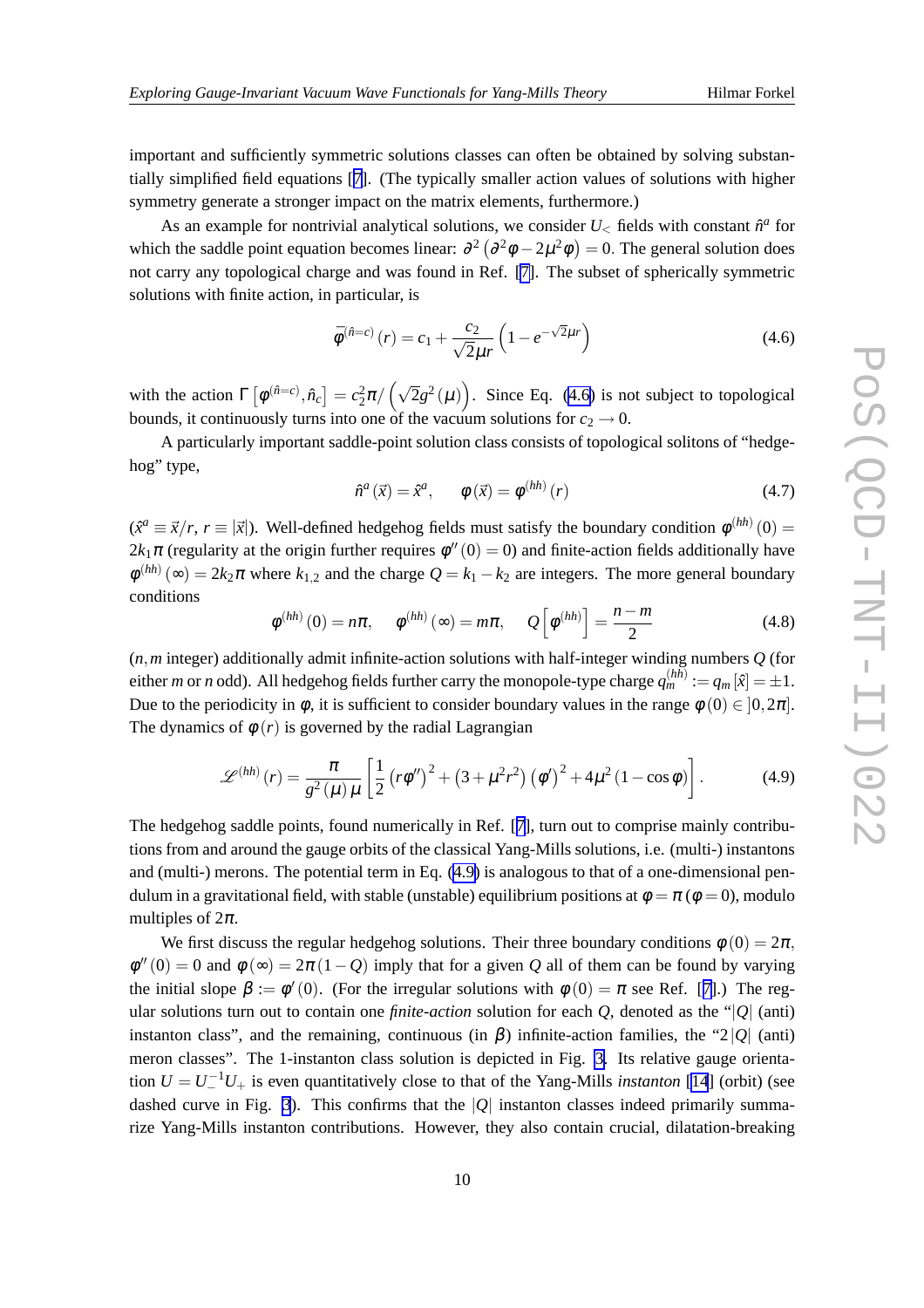<span id="page-10-0"></span>

**Figure 3:** The 1-instanton class solution. The dashed line corresponds to the Yang-Mills instanton.

quantum corrections which dynamically stabilize the instanton size at about  $\rho \simeq 2\mu^{-1}$ , compatible with instanton liquid model [\[14](#page-12-0)] and lattice [\[15\]](#page-12-0) results, and thus overcome the chronic IR instabilities of classical Yang-Mills instanton gases. Since instanton effects play important roles in Yang-Mills theory (e.g. in the  $\theta$  vacuum [\[16](#page-12-0)] and in spin-0 glueball physics [[12, 14](#page-12-0), [17](#page-12-0)]), it is crucial that they are (at least partly) included in the vacuum functional [\(2.1\)](#page-1-0). In fact, approximate non-hedgehog solutions corresponding dominantly to ensembles of instantons and anti-instantons should also exist and play prominent roles (since they would be enhanced by a large "entropy", as in phenomenologically successful "instanton liquid" models [\[14](#page-12-0)]).

All remaining regular (i.e.  $\phi(0) = 2\pi$ ) hedgehog solutions, with initial slopes  $\beta$  between the discrete instanton-class values  $\beta_{I,O}$ , form the 2|*Q*| (anti-) meron classes. Those approach one of the values  $\phi_M(\infty) = (2k+1)\pi$  at spacial infinity and therefore have infinite action, as the Yang-Mills merons [[16\]](#page-12-0). Moreover, solutions with  $\phi(\infty) = (2k+1)\pi$ , corresponding to an odd number of merons, carry the half-integer topological charge *Q* of their Yang-Mills meron counterparts. In addition, quantum effects ensure that our meron-class solutions acquire a finite size and therefore remain nonsingular. Since the  $2|Q|$ -meron classes appear in continuous families (parametrized by their "size"  $\beta^{-1}$ ), furthermore, their large entropy will help to overcome their infinite-action suppression in functional integrals. As in Yang-Mills theory, merons could then play a physical role, e.g. in the confinement mechanism [[16\]](#page-12-0).

We conclude our discussion of selected saddle-point solutions with one of the most intriguing classes, consisting of (solitonic) links and knots. Those emerge from a generalization of Faddeev-Niemi theory [[18](#page-12-0)],

$$
\mathscr{L}^{(\phi_k)}(\vec{x}) = \frac{\mu}{g^2(\mu)} \left[ (\partial_i \hat{n}^a)^2 + \frac{1}{\mu^2} \left( \varepsilon^{abc} \partial_i \hat{n}^b \partial_j \hat{n}^c \right)^2 + \frac{1}{2\mu^2} \left( \varepsilon^{abc} \hat{n}^b \partial^2 \hat{n}^c \right)^2 \right],\tag{4.10}
$$

which is included in our soft-mode Lagrangian for constant  $\phi_k = (2k+1)\pi$ . The corresponding solution classes  $U<sub><</sub>(\hat{n})$  describe twists, linked loops and knots made of closed color fluxtubes. Since Eq. (4.10) follows uniquely from the VWF [\(2.1](#page-1-0)) and the Yang-Mills dynamics, our approach provides a new framework and physical interpretation for such solutions. In fact, they remerge as gauge-invariant IR degrees of freedom representing sets of gauge-field orbits with a collective Hopf charge. While the  $\hat{n}$  field of the Faddeev-Niemi model is interpreted as a gauge-dependent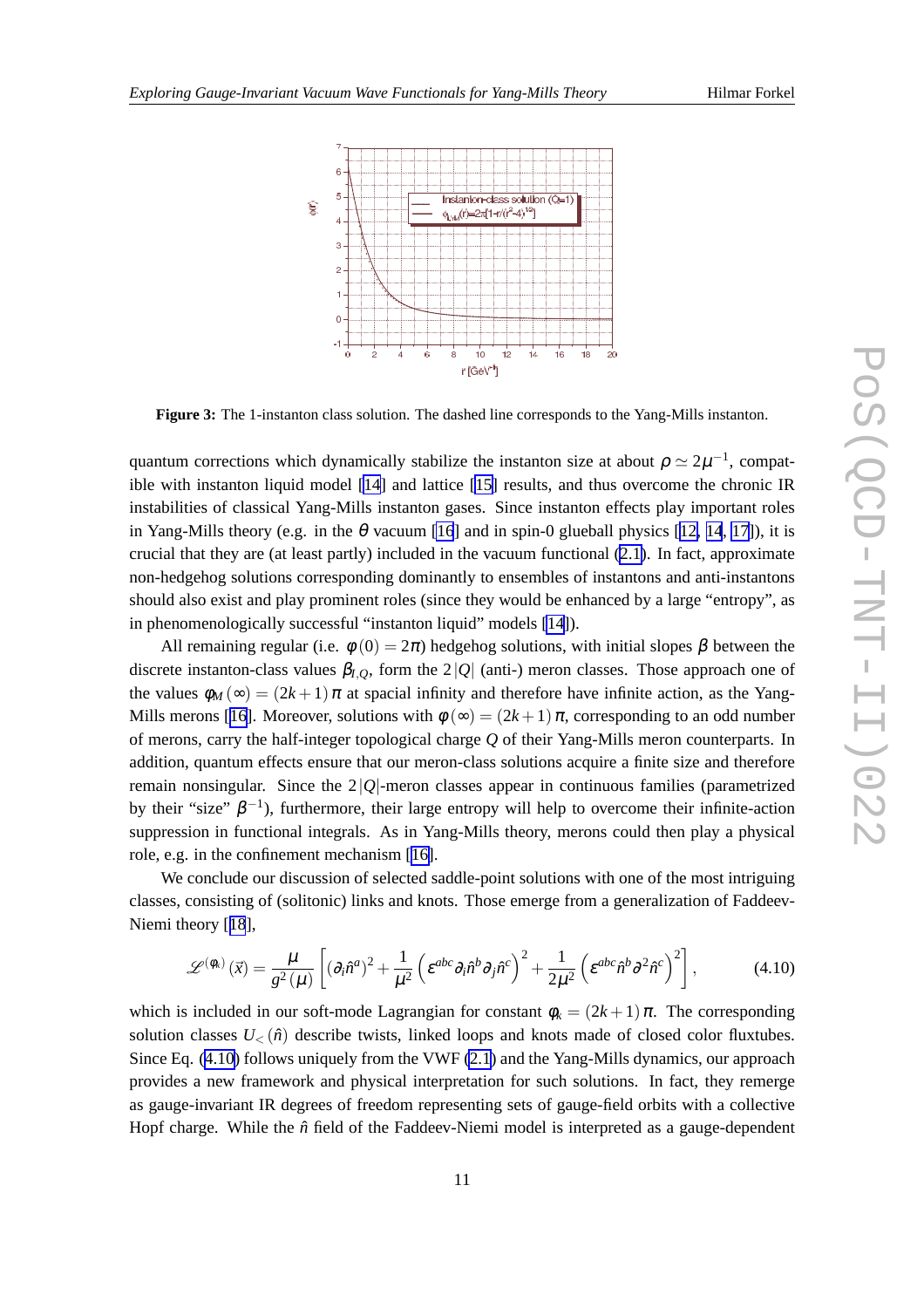<span id="page-11-0"></span>local color direction in the vacuum, in particular, our  $\hat{n}$  is manifestly gauge-invariant. This may put the tentative interpretation of such knot solutions as glueballs on a firmer basis.

# **5. Summary and conclusions**

We have studied gauge-invariant wave functionals for the Yang-Mills vacuum which incorporate asymptotic freedom and an *a priori* general dispersion for the infrared gluons in Gaussian core functionals. In this at present probably richest analytically manageable and gauge-invariant trial functional basis, we have then variationally determined several vacuum properties. Dimensional transmutation, dynamical mass generation and gluon condensation emerge transparently and generate mass scales consistent with other approaches. In addition, the improved vacuum description in the infrared predicts a negative *kinetic* mass of the soft gauge-field modes and thus suggests a negative differential color resistance of the Yang-Mills vacuum.

Another benefit of the gauge-invariant framework is that the dynamics can be reformulated as an effective theory which represents sets of gluon orbits as gauge-invariant matrix fields subject to higher-gradient interactions. In this effective theory we have set up a saddle-point expansion to determine the collective fields with maximal impact on functional integrals. These saddle points play the role of gauge-invariant infrared degrees of freedom. They are stabilized by the dynamical mass generation mechanism and inherit a rich topological structure (three topological charges and action bounds of Bogomol'nyi type) from the Yang-Mills gauge group. Moreover, they provide the principal input for a systematic saddle-point expansion of soft amplitudes (such as glueball correlators).

Several of the more symmetric and important saddle-point solution classes have been found explicitly. Among them are topological solitons related to the classical Yang-Mills (multi-) pseudoparticle solutions which mediate tunneling processes in the vacuum. Those generate a gaugeinvariant representation of instanton and meron effects which includes quantum fluctuations. The latter stabilize the pseudoparticle sizes dynamically, in particular, and thereby cure the notorious infrared deseases encountered in dilute instanton ensembles. Similar solutions with other types of topological charges exist as well but seem to have no obvious counterparts in classical Yang-Mills theory. One of the most intriguing solution classes, finally, consists of solitonic links and knots. Those emerge from a generalization of Faddeev-Niemi theory which turns out to be embedded in our soft-mode dynamics. Hence in our framework the knot solutions find a new and in particular gauge-invariant physical interpretation, potentially related to glueballs.

# **Acknowledgments**

It is a pleasure to thank the organisers for a very relaxed and stimulating workshop.

# **References**

[1] R.P. Feynman, *The qualitative behavior of Yang-Mills theory in 2+1 dimensions,* Nucl. Phys. **B 188**, 479 (1981); in Proceedings of the Intl. Workshop *Variational calculations in quantum field theory*, Wangerooge, Germany, Eds. L. Polley and D.E.L. Pottinger, World Scientific, Singapore (1988).